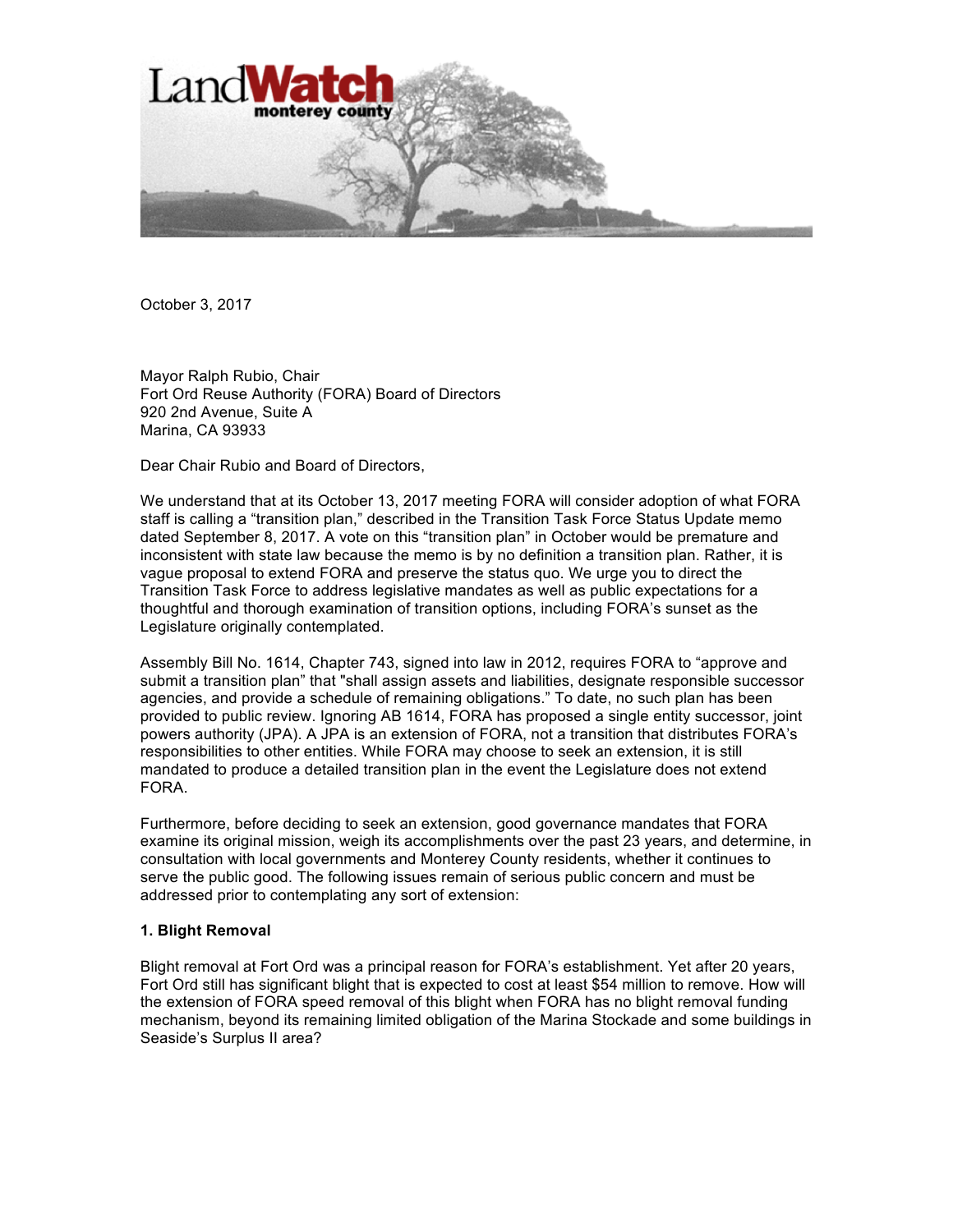## **2. Groundwater Overdraft and Water Limitations**

In 1946 the California Department of Water Resources identified saltwater intrusion in the Salinas River Basin, and for the past 70 years the problem has only worsened. Experts agree that the 6,600 AFY of groundwater that the Army ostensibly transferred in 1993 for development does not represent a safe yield for Fort Ord pumping. The 2016 State of the Salinas Valley Groundwater Basin report commissioned by the County explains that the existing level of groundwater pumping is well beyond the basin's safe yield. The California Department of Water Resources confirms this by identifying the Salinas Basin as critically overdrafted. Moreover, the 1997 Program Environmental Impact Report (EIR) for the Base Reuse Plan makes it clear that the FORA did not necessarily expect that 6,600 AFY could be pumped from beneath Fort Ord without causing further seawater intrusion. The mitigation described in the Program EIR does not permit the agencies to delay a solution if saltwater intrusion persists. Nonetheless, saltwater intrusion persists, 20 years and counting. Without addressing this fundamental problem, how will the Base Plan achieve its ambitious economic goals? How would FORA's extension address this problem?

#### **3. Water Management**

Given that Marina Coast Water District (MCWD) owns the infrastructure, serves as the legal water supplier for the Fort Ord area, and is responsible for any future water augmentation project, why can't the responsibility for remaining water obligations be assumed by MCWD?

### **4. Environmental Services Cooperative Agreement (ESCA)**

Given that ESCA cleanup will be completed by 2020, what remains for FORA to do that the County of Monterey or a limited JPA couldn't do?

### **5. Transportation**

Why is FORA needed to complete road projects when the Transportation Agency of Monterey County can complete regional road projects, and local jurisdictions can complete local road projects, using the additional money they will receive when FORA expires (additional money being 50% of land sales that now goes to FORA, property taxes, and agency dues)? Development fees collected over multiple decades will fund CEQA-required transportation mitigations. Wouldn't an ongoing community facilities district (CFD) be a less costly alternative to FORA?

#### **6. Habitat Conservation Plan (HCP)**

The HCP is scheduled for completion within the next year and long-term stewardship is to occur through the establishment of an endowment. With regard to the HCP, what role would FORA serve beyond 2020?

#### **7. Public Trust**

FORA recently lost the lawsuit related to the unpopular Eastside Parkway, having violated CEQA. In her conclusion, Judge Lydia Villareal wrote "When an agency has not only expressed its inclination to favor a project, but has increased the political stakes by publicly defending it over objections, putting its official weight behind it, devoting substantial public resources to it, and announcing a detailed agreement to go forward with the project, the agency will not be easily deterred from taking whatever steps remain toward the project's final approval." Also, several years ago, FORA lost another lawsuit related to its failure to produce public documents in violation of the Public Records Act. These lawsuits resulted in payment of large amounts of public tax dollars for attorneys' fees. FORA was also discovered to have modified its rules and regulations in violation of the Sierra Club settlement agreement by changing "shall" to "may" on a series of critical rules. FORA made the correction only after being confronted by citizen